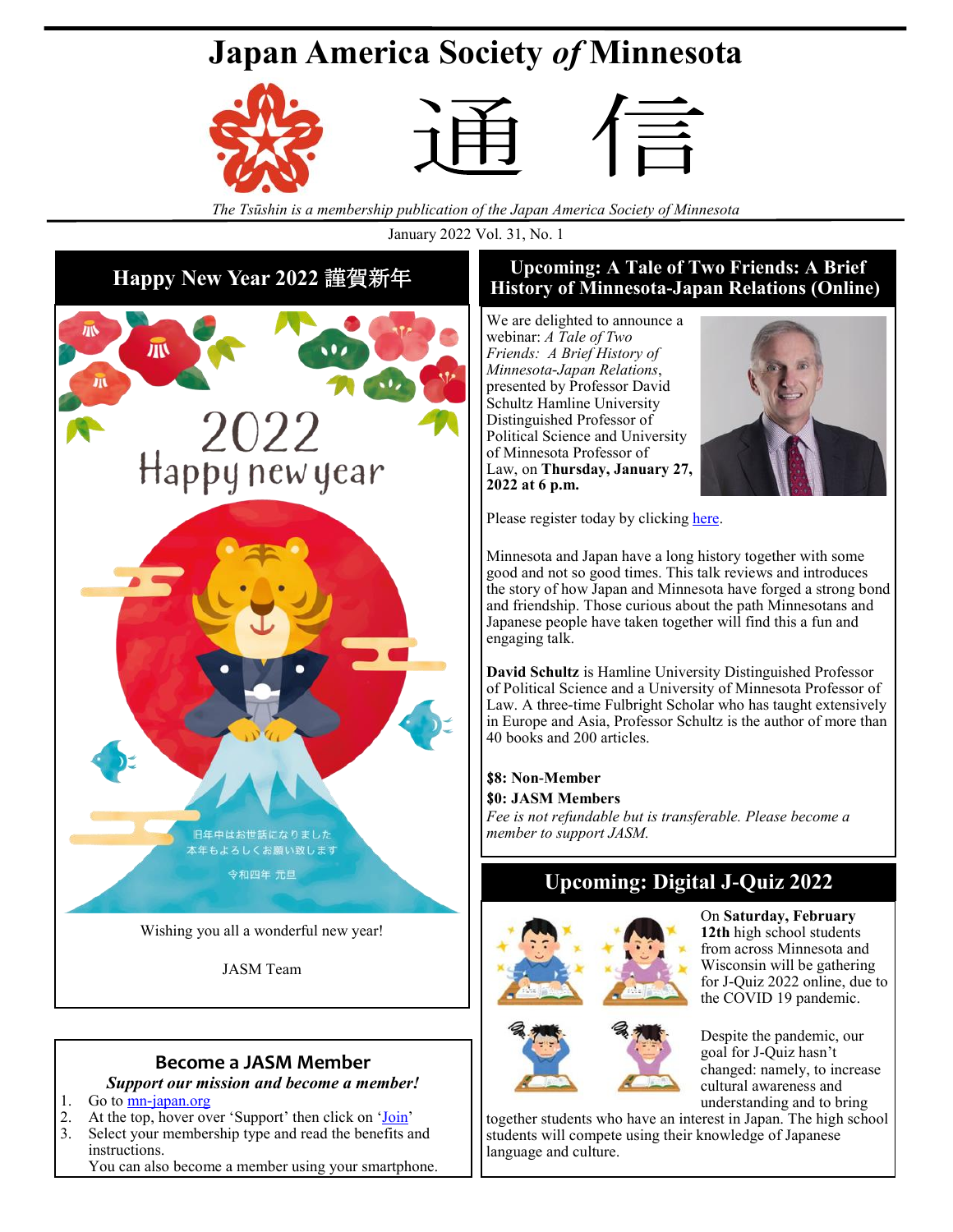### **Letter from the JASM President**



Dear JASM friends and family,

Welcome to 2022 and the Year of the Tiger! While the weather has been waffling a bit with regard to whether or not we'll get a "real" winter, the Minnesota forecast seems to finally be settling into a more typical pattern of teens and single digit temperatures and some bouts of snow. Time to bundle up, everyone!

Now, down to business. First: in May

of this year, JASM will turn 50 years old! What started as an informal lunchtime get-together with friends (so I'm told) has grown and persevered over the years to reach this impressive milestone. We owe our longevity to the many, many people who have believed in and invested in the Japan-Minnesota relationship in ways big and small. We have some exciting events planned to celebrate this special anniversary, so stay tuned for more details as May approaches.

Next, we are heading into our 23rd month of the COVID-19 pandemic here in the United States. Several news articles published in late 2021 predict that, given current trends, this particular virus may reach endemic status rather than being eradicated, meaning it would continue to circulate in the population and follow more predictable, routine patterns. JASM is still committed to following local, state, and federal coronavirus guidelines to ensure the health and safety of our community, and we will continue to provide programming opportunities accordingly. One of the benefits of being forced into a virtual environment is the increased accessibility of content creators to content consumers, and it has enabled us to provide you with some unique opportunities. We will endeavor to enable remote participation whenever and wherever possible from now on to keep our events and other resources available to the widest possible audience, regardless of the pandemic.

Finally, this is my last letter to you as President of the Board. After three years in the role, I am handing the reins over to a new slate of officers at the January board meeting. If I attempted to thank everyone who I would like to thank individually, I would surely forget someone, so please just know that I am deeply grateful to everyone who has had a hand in keeping this community going.

It's been an interesting journey for us these past few yearsboth as an organization and as individuals—but I can say without hesitation that it has been an honor to serve you all. JASM has a bright future ahead of it and dedicated, skilled individuals leading the way.

Thank you and best wishes for 2022,

Elizabeth Fehrmann JASM President

### **Recap: Annual Meeting 2021**

JASM held its Annual Meeting on Tuesday evening December 15th online.

### **KIRITANPO LESSON WITH JAPAN AMERICA SOCIETY AKITA, APRIL**



After previewing the agenda, JASM President Elizabeth Fehrmann discussed some of this year's organizational highlights such as our strengthened desire to deepen relationships, membership growth status, and a look at JASM's 50th Anniversary year, 2022. Next, as Treasurer Yoko Torigoe was unfortunately absent, President Fehrmann read this year's financial report summary. Executive Director Rio Saito reviewed some 2021 event highlights.

The election of officers was conducted next. Motoko Hioki, Bob Luck, and Michiko Smith were re-elected, and Kat Dalager, Saiko McIvor, and Sukanya Momsen were newly elected to the JASM board. After the election, we honored outgoing JASM board members Masako Yoshida (who served on the board for two three-year terms and one year as secretary) and Clint Conner (who resigned to run for public office) for their hard work with JASM. President Fehrmann announced that new officer elections will be held at the first board meeting in January, so look for an announcement of new officers via e-mail and/or on Tsushin.

We thank everyone who attended our Annual Meeting 2021. JASM is ending 2021 on strong financial footing despite the turbulence of the past two years. We thank our members, donors, sponsors, and various grant givers. Your generosity, resourcefulness, and flexibility made all the difference.



### **Membership News** (11/21-12/20, 2021)

Thanks to the following new JASM members:

Mary Deschamp, Sukanya Momsen

Thanks to the following renewing JASM members:

Elizabeth Fehrmann, Briana Johnson, Brett Kaminski, Akiko Kilau, Nancy Lunning, Karl Reinhard, Richard Ryan, Kate Thersleff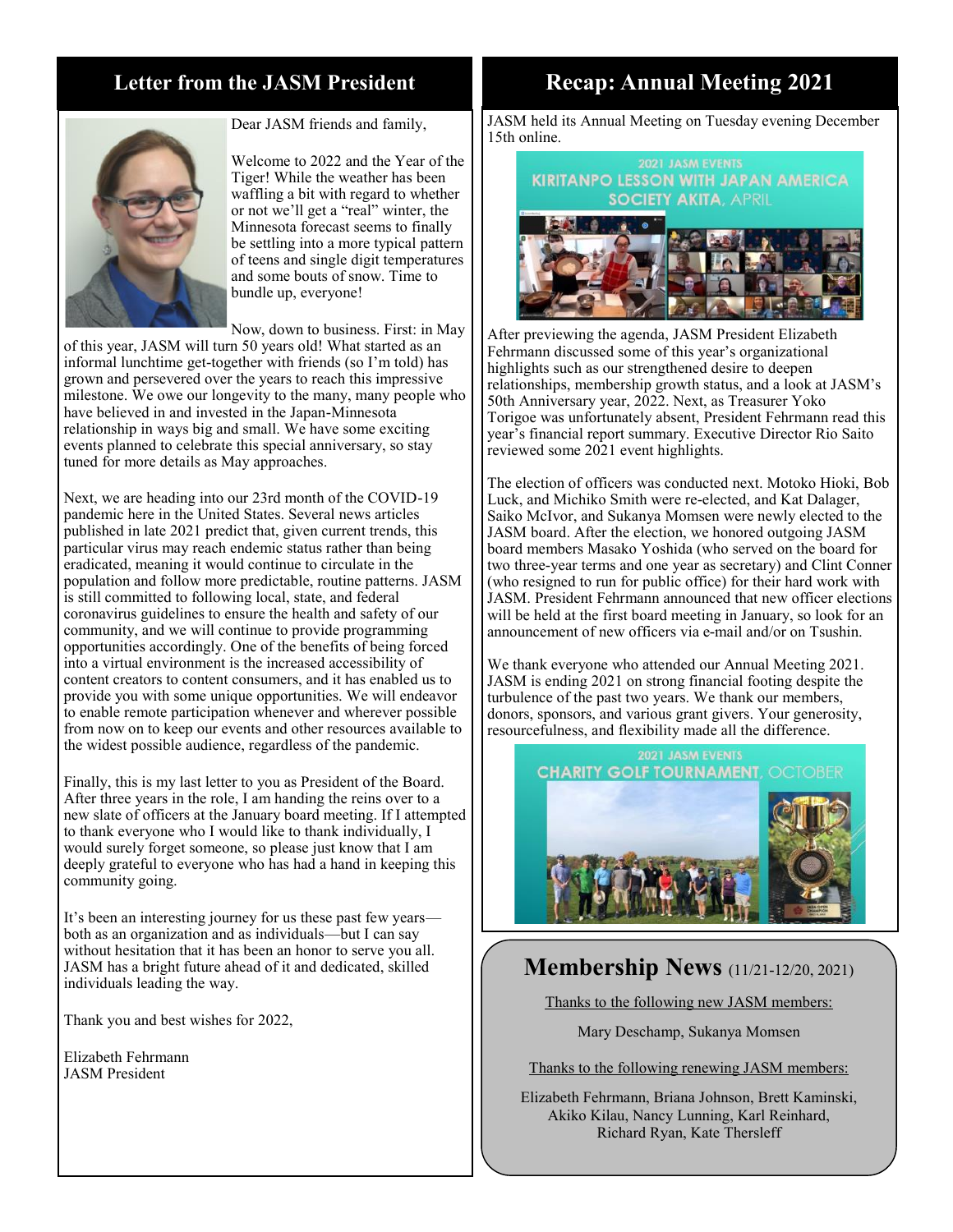### **The Consul General Grassroots Caravan: Sawai Pharmaceutical Co., Ltd./Upsher-Smith Laboratories, LLC**

**This article and the pictures are provided by** *Sarah M Brouillard, Upsher-Smith Laboratories, LLC.*



*Consul-General of Japan Hiroshi Tajima* 



*Director of JETRO Ralph Inforzato*



*Minnesota House Representatives Kristin Bahner (left) and Kristin Robbins (right)*

The rich relationship between Japan and the U.S.—particularly Minnesota—was on display on Monday, Dec. 13 during an event celebrating a visit from Consul-General of Japan Hiroshi Tajima and Chief Executive Director of the Japan External Trade Organization (JETRO) Ralph Inforzato. The two men, who are based in Chicago, spoke on the topic of government and trade relationships between the Midwest and Japan. Their presentation was attended by a large group of local and state politicians and policymakers, including Minnesota State Representatives Kristin Bahner and Kristin Robbins, Maple Grove Mayor Mark Steffenson, and staff members from the offices of U.S. Senators Tina Smith, Amy Klobuchar, and U.S. Rep. Dean Phillips. The event was hosted by and at Upsher-Smith Laboratories, a Maple Grove, Minn.-based pharmaceutical company that was acquired by Osaka-based pharmaceutical company Sawai Pharmaceutical Co., Ltd. in 2017.



*Mayor Steffenson , the City of Maple Grove*

During opening remarks, Mayor Steffenson talked about the significant role that the City of Maple Grove—home of Upsher-Smith—plays as a hub of medical technology companies. "Companies like Upsher-Smith offer a symbiotic relationship, as they provide great jobs for our citizens, and in turn, Maple Grove provides great employees who provide great services," he said. Rep. Robbins spoke about Japan being Minnesota's fourth largest export market, totaling \$1.36 billion in 2020, which was actually down 11% from the year before due to the pandemic. "We know that this is just the beginning of a thriving relationship," she said.

In his keynote presentation, Consul-General Tajima shared how in the ten Midwest states his Consulate covers, there are a total of 1,637 Japanese business facilities—105 in Minnesota alone—supporting more than 150,000 jobs. He also described how Japan has responded to the pandemic and its plan for dealing with the virus going forward. "COVID-19 has challenged many traditional ways in which we've nurtured our cooperative international relationships," he observed. Closing out his comments, he invited

everyone to attend the 2025 Expo in Osaka, which already has 64 countries, including the United States, that have announced their participation. The theme of the expo will be *Designing a Future Society for Our Lives*.

JETRO Chief Executive Director Inforzato expanded on the topic of Japan-U.S. business relations, first explaining how his organization serves as the official trade and investment promotion agency of the government of Japan. He described how Japanese direct investment in the U.S. economy has grown steadily, with its total investment at the end of 2020 being \$679 billion—ranking first among all investor countries, ahead of Canada, Germany, and the U.K. As far as manufacturing—the sector that host Upsher-Smith occupies—Japanese companies employ 527,500 Americans, the highest among all investor countries. And Japan's employment growth was similarly the largest among major investor countries. *...continued on page 4.*



#### *Please thank our members with your support!*

#### *Corporate Benefactor Members*

Daikin Applied Delta Air Lines, Inc. MTS Systems Corporation Sawai Pharmaceutical Co., Ltd. Taiyo International

*Corporate Patron Members*  Dorsey & Whitney LLP

#### *Corporate Sustaining Members*

Arctos Law PLLP Deloitte Tax, LLP Hamre, Schumann, Mueller & Larson, PC Japan Lifeline Co. Ltd. Mall of America Medtronic, Inc. Metropolitan Airports Commission MGK, Inc. Minnesota Council of Teachers of Japanese Naigai Industries US.A. Inc. The Bank of Tokyo-Mitsubishi UFJ, Ltd.

#### *Corporate Contributing Members*

Briggs and Morgan, P.A. IACE Travel Murata Vios Inc. Satellite Industries, Inc. Surdyk's Liquor & Cheese Shop ŪMEI

#### *Partners in Service*

JK's Table Kiku Enterprises, Inc. Minnesota Trade Office Sakura Restaurant Saint Paul Saints Baseball Club Saji-Ya Restaurant Suishin Restaurant Tomodachi Zen Healing Center

#### *Nonprofit Members*

Concordia Language Villages Economic Club of Minnesota Global Minnesota JETAA Minnesota JETRO Chicago JP Network, St. Cloud State University KCC–Japan Education Exchange Macalester College Asian Languages & Cultures Department Minneapolis Japanese School Minneapolis Institute of Art Minnesota Orchestra Mu Performing Arts NDSU-Emily Reynolds Historic Costume Collection Twin Cities Aikido Center UMN Department of Asian and Middle Eastern Studies University of North Dakota-Grand Forks Winona State University Global Studies Dept.

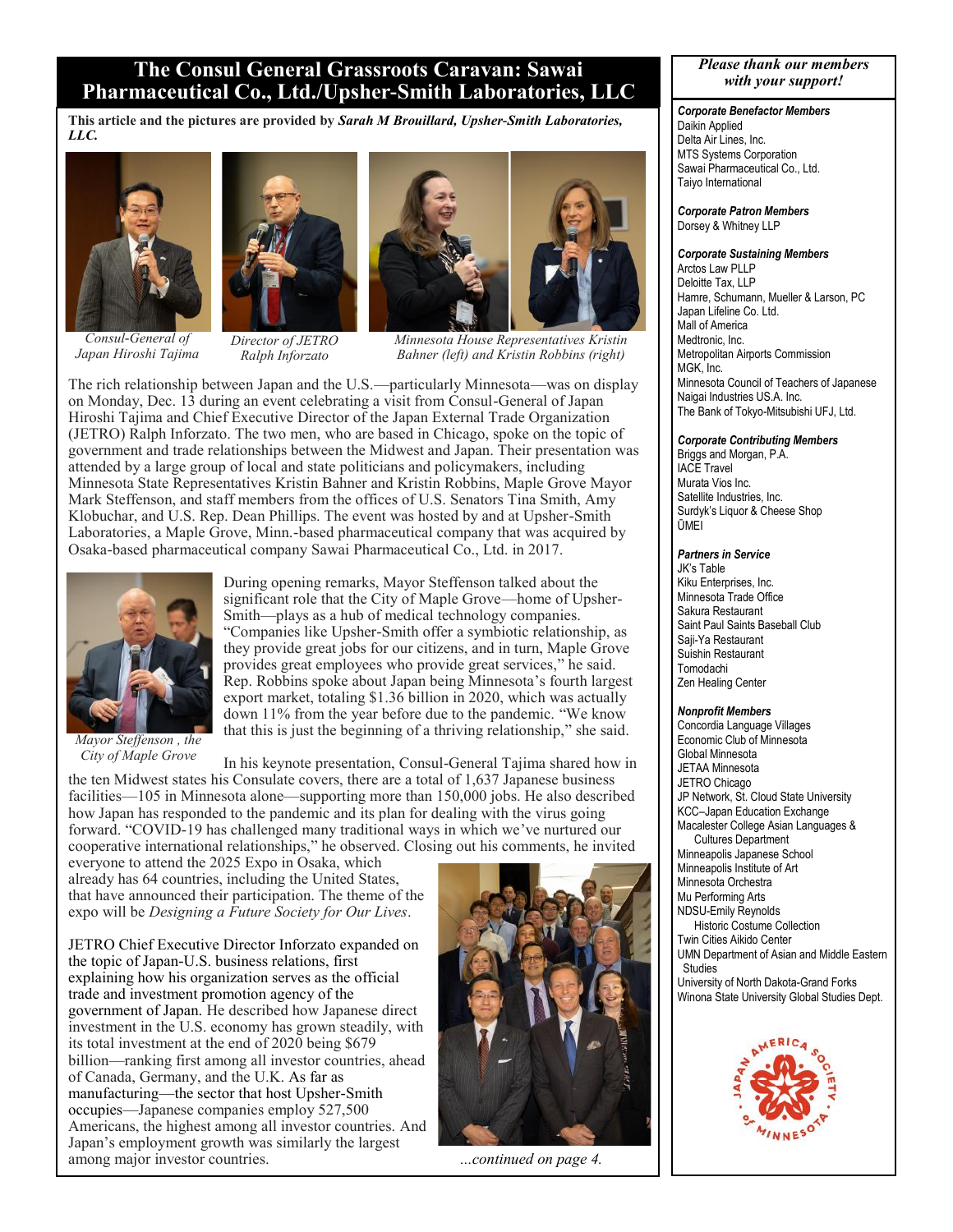### **Foreign Minister Commendations**

*This is from the post on Facebook of Consulate General of Chicago on Dec. 17, 2021 ([Consulate-General of Japan in](https://www.facebook.com/jic.chicago)  Chicago* [在シカゴ日本国総領事館 |](https://www.facebook.com/jic.chicago) *Facebook)* 



[https://www.facebook.com/photo?](https://www.facebook.com/photo?fbid=282177237282546&set=pcb.282177277282542) [fbid=282177237282546&set=pcb.282177277282542](https://www.facebook.com/photo?fbid=282177237282546&set=pcb.282177277282542)

On Dec. 13, Consul-General Tajima awarded Foreign Minister Commendations to the Minneapolis Ibaraki Sister City Association and the Saint Paul-Nagasaki Sister City Committee. Many thanks to these committees for their continuous efforts in fostering lasting relationships between Japan & the U.S!

#### **The Consul General Grassroots Caravan: Sawai Pharmaceutical Co., Ltd./Upsher-Smith Laboratories, LLC** *continues...*

Inforzato illustrated his points by sharing anecdotes about several Midwest towns and their close relationships with Japanese companies that own businesses within their communities. He included the example of Winona, Minn. and its support of Peerless Industrial Group, a maker of heavy lift chains, which is owned by Japanese company KITO. "What I want you to take away is that local and state governments offer a very important element in the whole U.S.-Japan economic relationship," he said.



Rusty Field, President & CEO of Upsher-Smith, offered an overview of the company, its capabilities, and its relationship with Japan via its owner, Sawai Group Holdings, Ltd. "What was great about Sawai's acquisition was how consistent our corporate philosophies were—we share a 'Patients First' mindset and we similarly prioritize quality—which made the differences between our countries seem a little bit smaller. We also learned an immense amount from each other," he said.

*Rusty Field, President & CEO of Upsher-Smith*

Following the presentations was a brief Q&A and then a tour of Upsher-Smith's

newly constructed 300,000 sq.-ft. manufacturing addition, which is due to open sometime next year.

### **Tom Haeg's Book Review**

*Himawari House*; Harmony Becker, First Second Books, 2021, 384 pp.



The eponymous venue for this graphic novel is a residence hall in a Tokyo Japanese language institute (read: cram school). Our protagonists are five young adult students embarking on an academic career to learn Japanese language and culture (the macro) while finding their own identities (the micro). Their backgrounds are diverse: American (Nao), Singaporean (Tina), Korean (Hyejung), and two Japanese brothers, Shinichi the extrovert and Masaki the introvert. They seamlessly bond while experiencing their common throes during meals, excursions, theater, and never-ending conversations in this coming-of-age story wrapped in a one-year time frame.

Becker cleverly adopts bilingual dialogue balloons to enliven the conversations. While the language used tends to be monosyllabic and somewhat uncomplicated (perfect for a graphic novel) the effect showcases the characters' accents and dialects, making them more distinguishable and authenticating the charm of the foreign exchange experience.

The overall themes are reminiscent of identifiable urges also found in "The Paper Chase" movie or a "Friends" sitcom episode (e.g., 'we're all in this together', 'us against the world', 'isn't it great we have each other', etc.). While these leitmotifs are okay for a while, some may find the book a bit predictable and redundant. Fortunately, the entertaining storyline is redeeming.

Becker is both author and illustrator in this, her solo literary debut. She also was the illustrator in George Takei's graphic novel *They Called Us Enemy.* She currently lives in Mexico City and, yes, you will be reading (and seeing) more of her work.

*Tom Haeg*

*Sarah M Brouillard, Upsher-Smith Laboratories, LLC*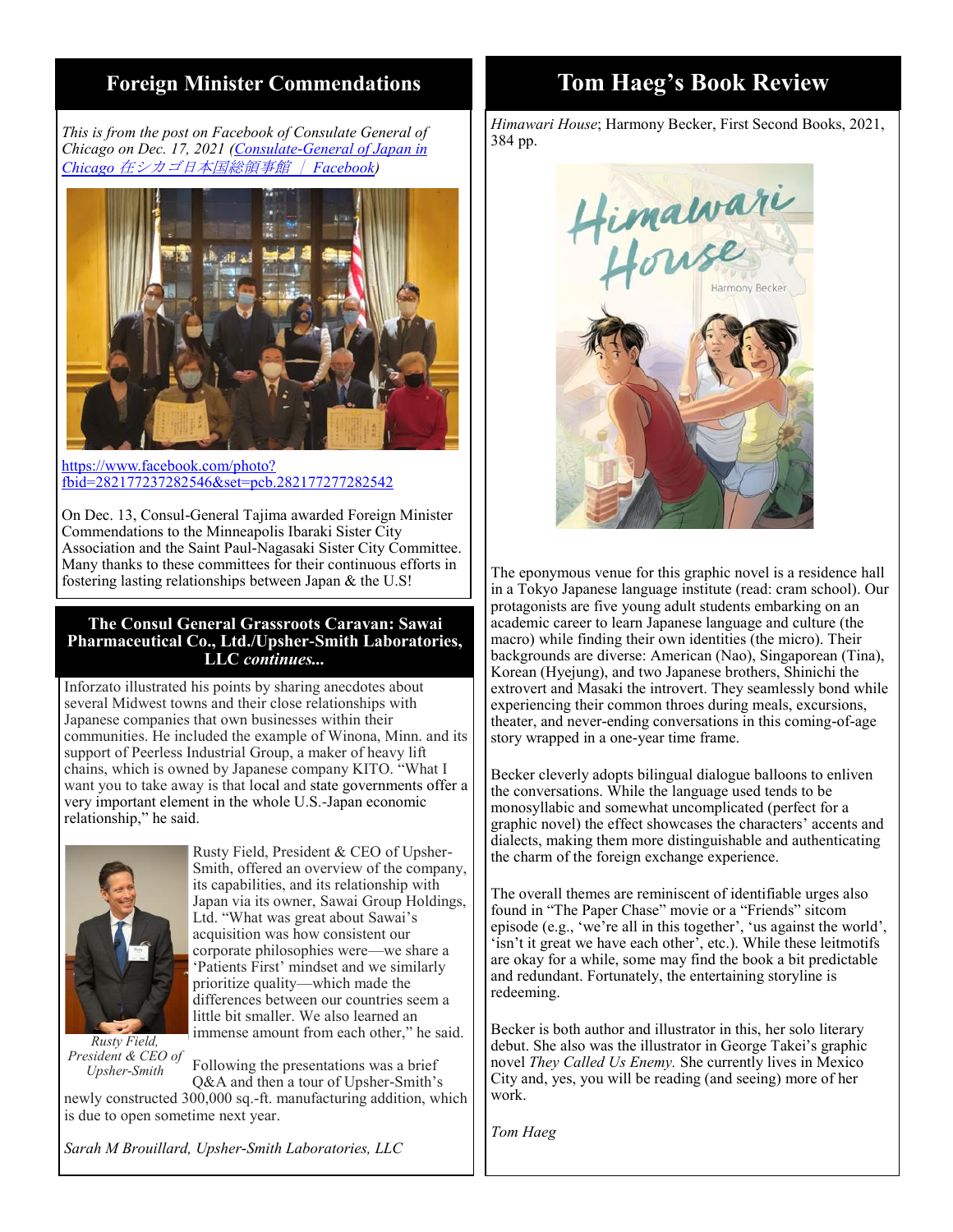### 海外滞在者の運転免許証の更新に係る特例について

### 在シカゴ日本国総領事館からの海外在住者へのお知らせの 転写です。

9月24日、「海外滞在者の運転免許証の更新に係る特例 について」と題するメールをお送りしたところですが、そ のうち一部が変更になりましたのでお知らせいたします。

具体的には、特例のうち、新型コロナウイルス感染症対策 の一環として、有効な日本の運転免許証をお持ちの方が事 前に郵送等で申請いただくことで、更新・運転可能期間を 3か月間延長することを可能としていた措置について、令 和3年12月28日をもって申出の受付(=郵送の場合申 請書類一式の到着日とする)を終了することとなりまし た。

詳細は、以下警察庁ホームページ「新型コロナウイルス 感染症への対応について」をご確認ください。 [https://www.npa.go.jp/bureau/soumu/corona/](https://www.npa.go.jp/bureau/soumu/corona/index_corona_special.html) [index\\_corona\\_special.html](https://www.npa.go.jp/bureau/soumu/corona/index_corona_special.html)

なお、その他の下記の措置につきましては引き続き活用 が可能です。

・日本の運転免許証を保持している海外滞在者の方は、更 新期間前でも、一時帰国の際に更新することができます。 ・期限内に更新できなかった場合でも、以下の2つのいず れかにより、帰国後スムーズに免許の再取得ができます。 (1)日本の免許が失効して帰国した際も、外国で免許を 取得しその後3か月以上滞在している方は、視力など簡単 な検査のみで日本の免許を取得することが可能です。

(2)外国で免許を取得していない方は、失効後3年以内 でかつ帰国後1か月以内であれば、更新と同じ手続(適性 検査+講習)で免許を取得することが可能です。

・また、外国等で取得した国際運転免許証等を所持するこ とによって、日本の免許を受けることなく(日本に上陸し たときから1年間)、日本で運転することが可能です。

ご不明点等ございましたら、免許証を発行された都道府 県の運転免許センターにお問い合わせください。

警察庁ホームページ「海外滞在者の運転免許証の更新等 に係る特例について」[https://www.npa.go.jp/bureau/traffic/](https://www.npa.go.jp/bureau/traffic/menkyo/kaigai_tokurei.html) [menkyo/kaigai\\_tokurei.html](https://www.npa.go.jp/bureau/traffic/menkyo/kaigai_tokurei.html)

当館連絡先

Tel: (312) 280-0400 (24 時間対応) (注) Fax: (312) 280-9568

Email: [ryoji1@cg.mofa.go.jp](mailto:ryoji1@cg.mofa.go.jp)

(注)コロナウイルス感染症予防のため、現在業務体制を 縮小しております。平日午前9時15分から午後5時まで は音声案内に従って操作しますと担当部門につながりま す。土曜・日曜・祝祭日、平日午後5時以降、翌日午前9 時15分まで(事件、事故、その他緊急の用件)は、音声 に従って操作しますと、閉館時の緊急電話受付につながり ます。

### **JASM's Email Addresses Changed**

**Have you already updated our email addresses?** 



We would like to share JASM's new email addresses.

JASM general email:  $i$ asm $@$ mn- $i$ apan.org Rio Saito: executivedirector@mn-japan.org Yoko Ueno: programmanager@mn-japan.org

The old email address with  $@$ us-japan.org will be completely inactive starting January 1st, 2022. Please save the new addresses in your contact list!

### **Calendar**

### **January**

A Tale of Two Friends: A Brief History of Minnesota-Japan Relations (Online) on Thursday, **Jan. 27. 2022**

## Advertise in the Tsushin!

## Advertisement Rates

Style Size (height x width) Cost/issue  $1/4$  page  $5 \times 3.5$  in  $$50.00$  $1/2$  page 7.5 x 5 in/3.5 x 10 in \$90.00 Full page  $7.5 \times 10 \text{ in}$  \$150.00 Classified 80 character line \$10/ line (minimum 2 lines)

Production and design available in both Japanese and English for an additional charge. Deadline for completed ads and classifieds is the 20th of every month.

### Questions? Contact the JASM Office jasm@mn-japan.org